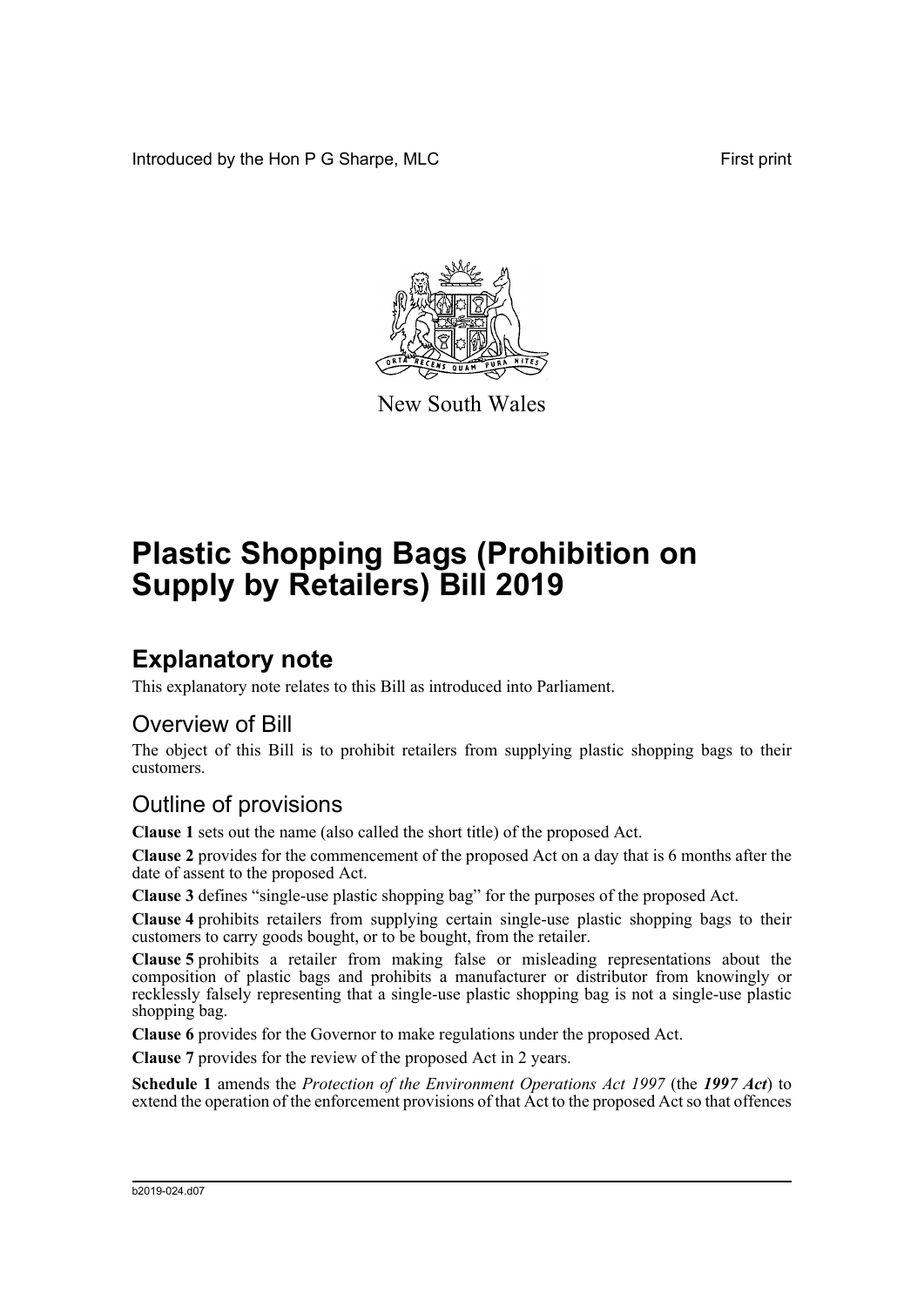by retailers under the proposed Act can be investigated and prosecuted (including by penalty notice) under the 1997 Act.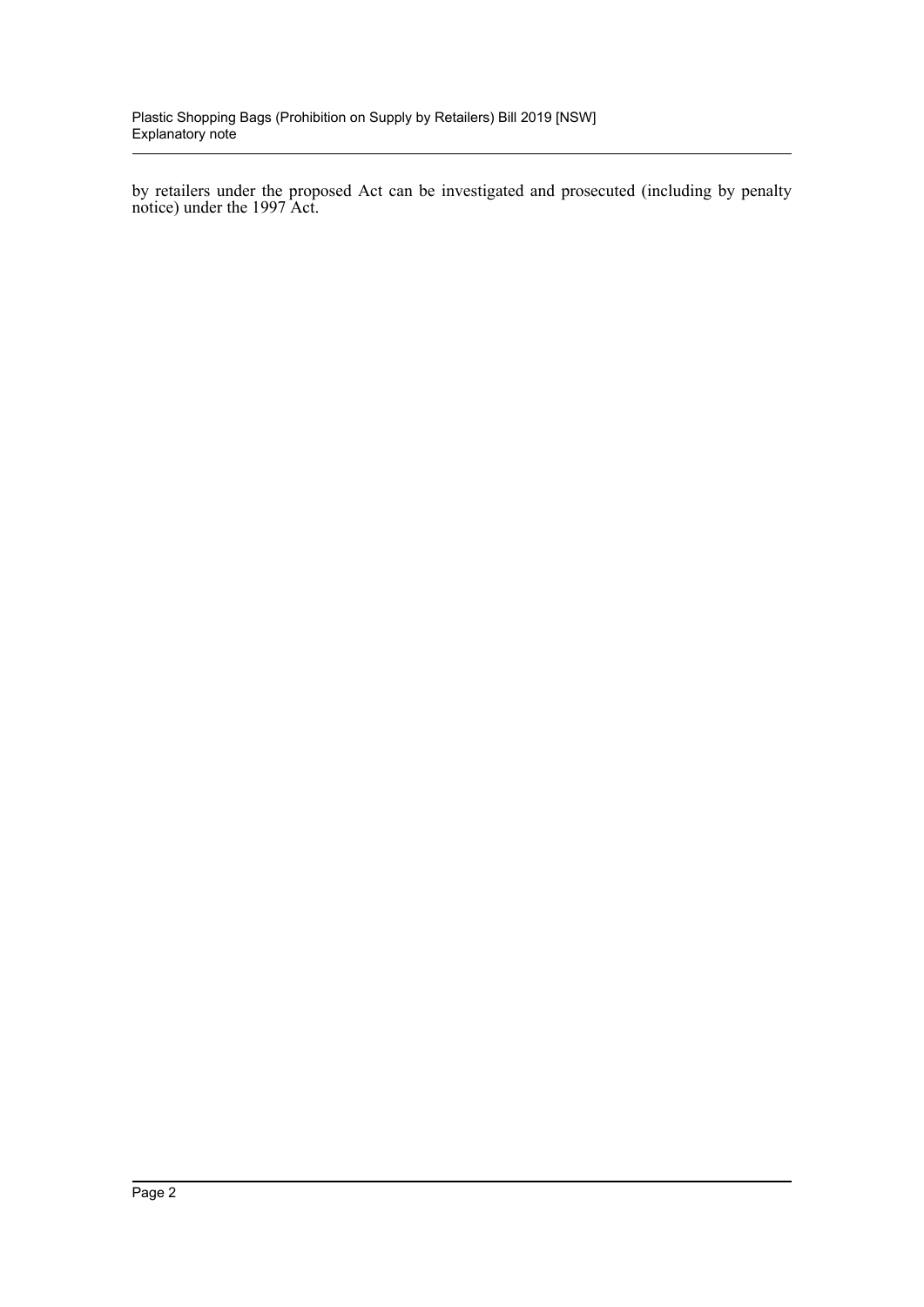Introduced by the Hon P G Sharpe, MLC First print



New South Wales

## **Plastic Shopping Bags (Prohibition on Supply by Retailers) Bill 2019**

### **Contents**

| <b>Schedule 1</b> |   | Amendment of Protection of the Environment Operations Act 1997<br>No 156 |      |
|-------------------|---|--------------------------------------------------------------------------|------|
|                   |   | Review of Act                                                            | 3    |
|                   | 6 | Regulations                                                              | 3    |
|                   | 5 | False or misleading representations about plastic bags                   |      |
|                   | 4 | Retailers must not supply certain single-use plastic shopping bags       | 2    |
|                   | 3 | Definition                                                               | 2    |
|                   | 2 | Commencement                                                             | 2    |
|                   |   | Name of Act                                                              | 2    |
|                   |   |                                                                          | Page |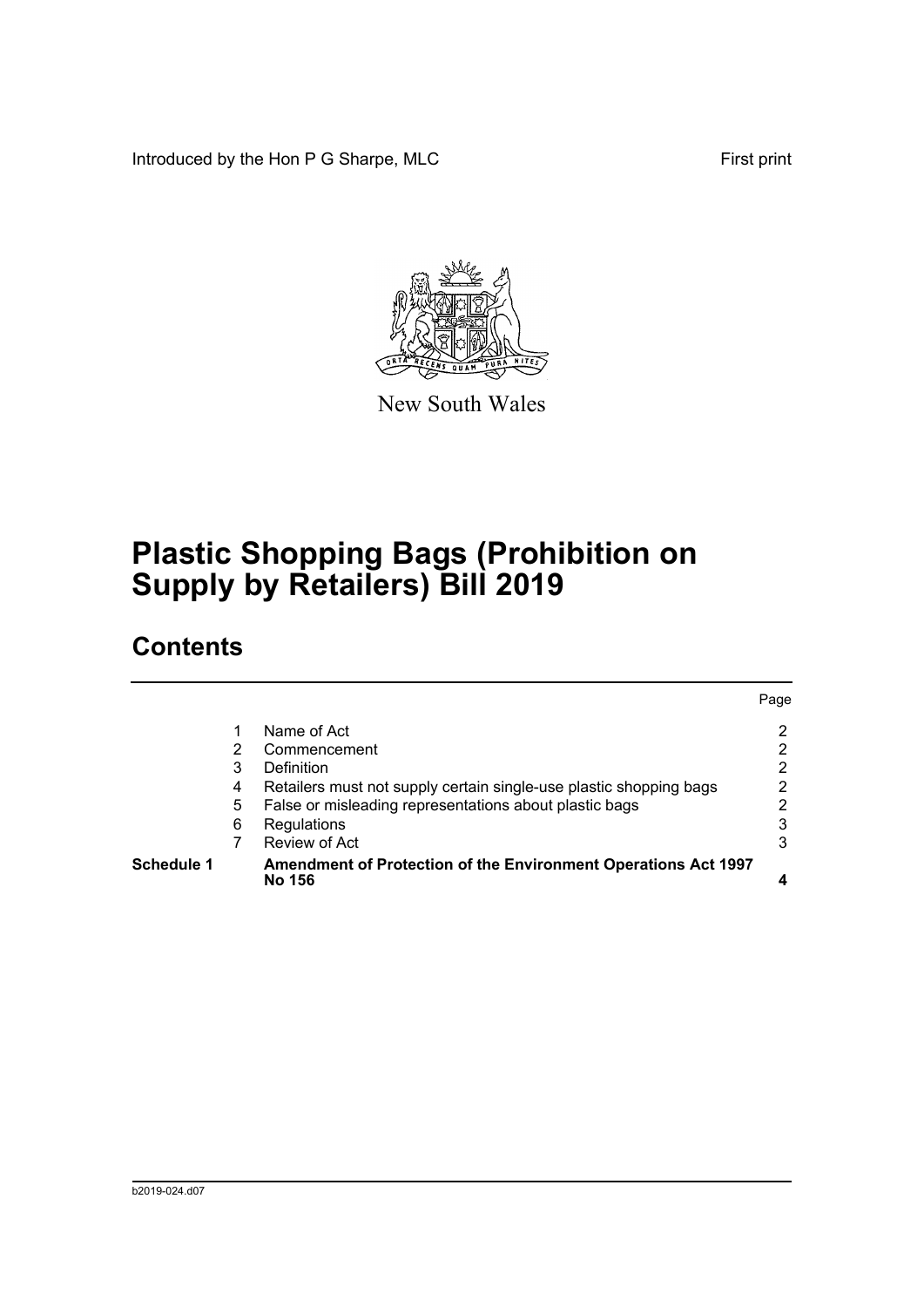

New South Wales

## **Plastic Shopping Bags (Prohibition on Supply by Retailers) Bill 2019**

No , 2019

#### **A Bill for**

An Act to prohibit retailers from supplying certain plastic shopping bags to their customers; and for related purposes.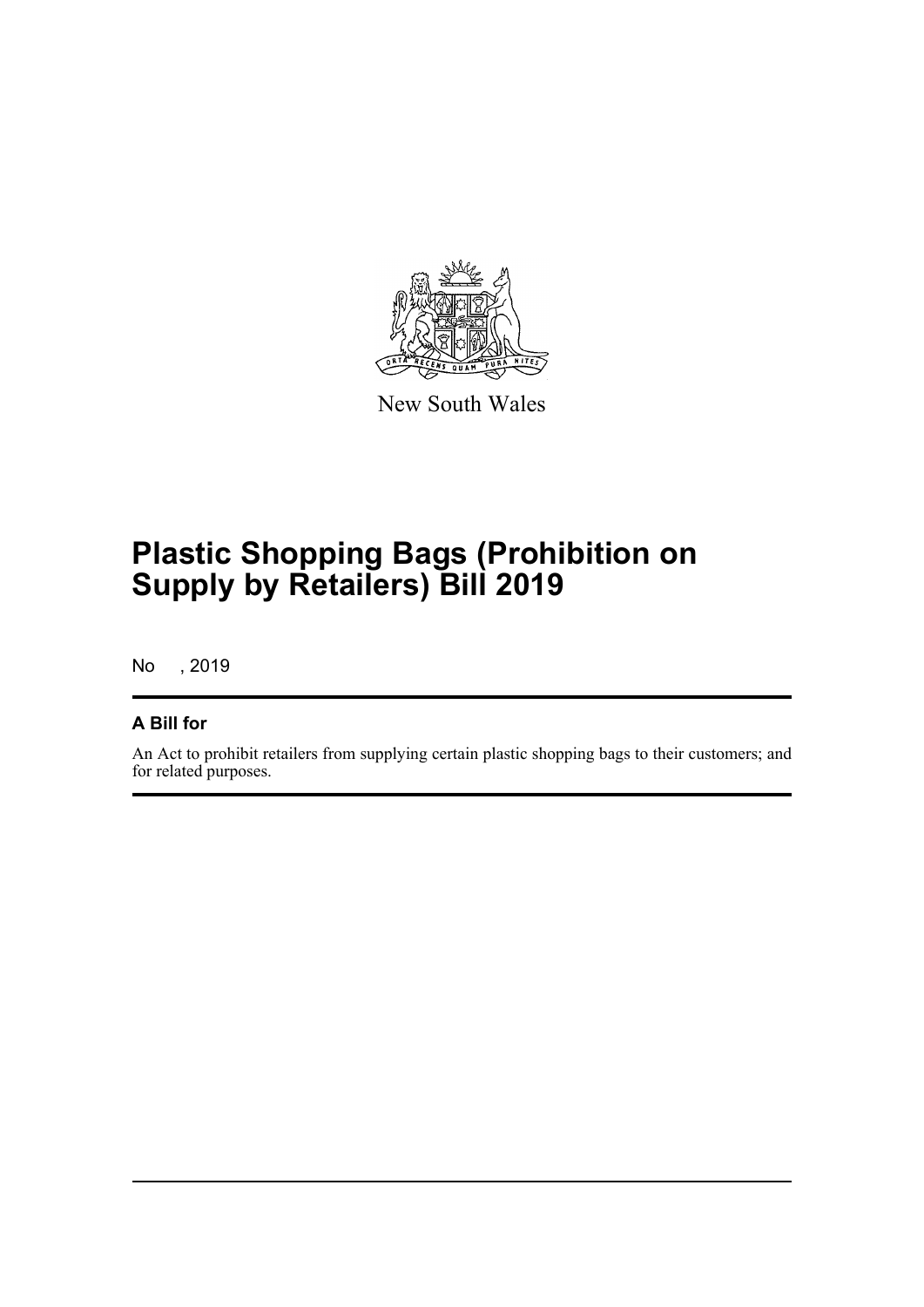Plastic Shopping Bags (Prohibition on Supply by Retailers) Bill 2019 [NSW]

<span id="page-4-4"></span><span id="page-4-3"></span><span id="page-4-2"></span><span id="page-4-1"></span><span id="page-4-0"></span>

|              |                                                                                              |                                                                                                                                                                                                                                                                                                                            | The Legislature of New South Wales enacts:                                                                                                                                                                                                              | 1                    |  |  |
|--------------|----------------------------------------------------------------------------------------------|----------------------------------------------------------------------------------------------------------------------------------------------------------------------------------------------------------------------------------------------------------------------------------------------------------------------------|---------------------------------------------------------------------------------------------------------------------------------------------------------------------------------------------------------------------------------------------------------|----------------------|--|--|
| 1            | <b>Name of Act</b>                                                                           |                                                                                                                                                                                                                                                                                                                            |                                                                                                                                                                                                                                                         |                      |  |  |
|              | This Act is the <i>Plastic Shopping Bags (Prohibition on Supply by Retailers) Act 2019</i> . |                                                                                                                                                                                                                                                                                                                            |                                                                                                                                                                                                                                                         |                      |  |  |
| $\mathbf{2}$ | <b>Commencement</b>                                                                          |                                                                                                                                                                                                                                                                                                                            |                                                                                                                                                                                                                                                         |                      |  |  |
|              |                                                                                              |                                                                                                                                                                                                                                                                                                                            | This Act commences on the day that is 6 months after the date of assent to this Act.                                                                                                                                                                    | 5                    |  |  |
| 3            |                                                                                              | <b>Definition</b>                                                                                                                                                                                                                                                                                                          |                                                                                                                                                                                                                                                         |                      |  |  |
|              | (1)                                                                                          | In this Act:                                                                                                                                                                                                                                                                                                               |                                                                                                                                                                                                                                                         |                      |  |  |
|              |                                                                                              | single-use plastic shopping bag means a bag that has handles and is made (in whole<br>or in part) of:                                                                                                                                                                                                                      |                                                                                                                                                                                                                                                         |                      |  |  |
|              |                                                                                              | (a)                                                                                                                                                                                                                                                                                                                        | polyethylene with a thickness of less than 35 microns, or                                                                                                                                                                                               | 10                   |  |  |
|              |                                                                                              | (b)                                                                                                                                                                                                                                                                                                                        | any other plastic that is prescribed by the regulations, with a thickness of less<br>than 35 microns.                                                                                                                                                   | 11<br>12             |  |  |
|              |                                                                                              |                                                                                                                                                                                                                                                                                                                            | Note. The Interpretation Act 1987 contains definitions and other provisions that affect the<br>interpretation and application of this Act.                                                                                                              | 13<br>14             |  |  |
|              | (2)                                                                                          |                                                                                                                                                                                                                                                                                                                            | Notes included in this Act do not form part of this Act.                                                                                                                                                                                                | 15                   |  |  |
| 4            |                                                                                              |                                                                                                                                                                                                                                                                                                                            | Retailers must not supply certain single-use plastic shopping bags                                                                                                                                                                                      | 16                   |  |  |
|              | (1)                                                                                          |                                                                                                                                                                                                                                                                                                                            | A person who sells goods in trade or commerce must not supply a single-use plastic<br>shopping bag to another person for the purpose of that other person carrying goods<br>purchased, or to be purchased, from the premises where the bag is supplied. | 17<br>18<br>19       |  |  |
|              |                                                                                              |                                                                                                                                                                                                                                                                                                                            | Maximum penalty: 50 penalty units.                                                                                                                                                                                                                      | 20                   |  |  |
|              | (2)                                                                                          |                                                                                                                                                                                                                                                                                                                            | This section does not prevent a person from supplying any of the following bags:                                                                                                                                                                        | 21                   |  |  |
|              |                                                                                              | (a)                                                                                                                                                                                                                                                                                                                        | a plastic bag that is an integral part of the packaging in which goods are sealed<br>prior to sale,                                                                                                                                                     | 22<br>23             |  |  |
|              |                                                                                              | (b)                                                                                                                                                                                                                                                                                                                        | a barrier bag (being a bag dispensed from a roll that is intended to be used<br>solely to carry unpackaged perishable food for human or animal<br>consumption),                                                                                         | 24<br>25<br>26       |  |  |
|              |                                                                                              | (c)                                                                                                                                                                                                                                                                                                                        | a bag prescribed by the regulations as not being a single-use plastic shopping<br>bag for the purposes of this section.                                                                                                                                 | 27<br>28             |  |  |
|              |                                                                                              |                                                                                                                                                                                                                                                                                                                            | Note. This section does not prevent a person from supplying bin liners, because bin liners are<br>not used to carry goods from the person's premises.                                                                                                   | 29<br>30             |  |  |
|              |                                                                                              |                                                                                                                                                                                                                                                                                                                            | This section also does not prevent a person from supplying a plastic shopping bag of the kind<br>usually supplied by clothing and department stores, because those bags ordinarily have a<br>thickness of more than 35 microns.                         | 31<br>32<br>33       |  |  |
| 5            |                                                                                              |                                                                                                                                                                                                                                                                                                                            | False or misleading representations about plastic bags                                                                                                                                                                                                  | 34                   |  |  |
|              | (1)                                                                                          |                                                                                                                                                                                                                                                                                                                            | A retailer must not, in the course of retailing, give to a person information about the<br>composition of a plastic bag that the retailer knows, or would reasonably be expected<br>to know, is false or misleading.                                    | 35<br>36<br>37       |  |  |
|              |                                                                                              |                                                                                                                                                                                                                                                                                                                            | Maximum penalty: 50 penalty units.                                                                                                                                                                                                                      | 38                   |  |  |
|              | (2)                                                                                          | A manufacturer or distributor of plastic bags who sells, supplies or otherwise<br>provides single-use plastic shopping bags to another person must not, before, or in<br>the course of, selling, supplying or providing the bags, represent to the other person<br>that the bags are not single-use plastic shopping bags: |                                                                                                                                                                                                                                                         | 39<br>40<br>41<br>42 |  |  |
|              |                                                                                              | (a)                                                                                                                                                                                                                                                                                                                        | knowing that they are single-use plastic shopping bags, or                                                                                                                                                                                              | 43                   |  |  |
|              |                                                                                              | (b)                                                                                                                                                                                                                                                                                                                        | being reckless as to whether they are or are not single-use plastic shopping<br>bags.                                                                                                                                                                   | 44<br>45             |  |  |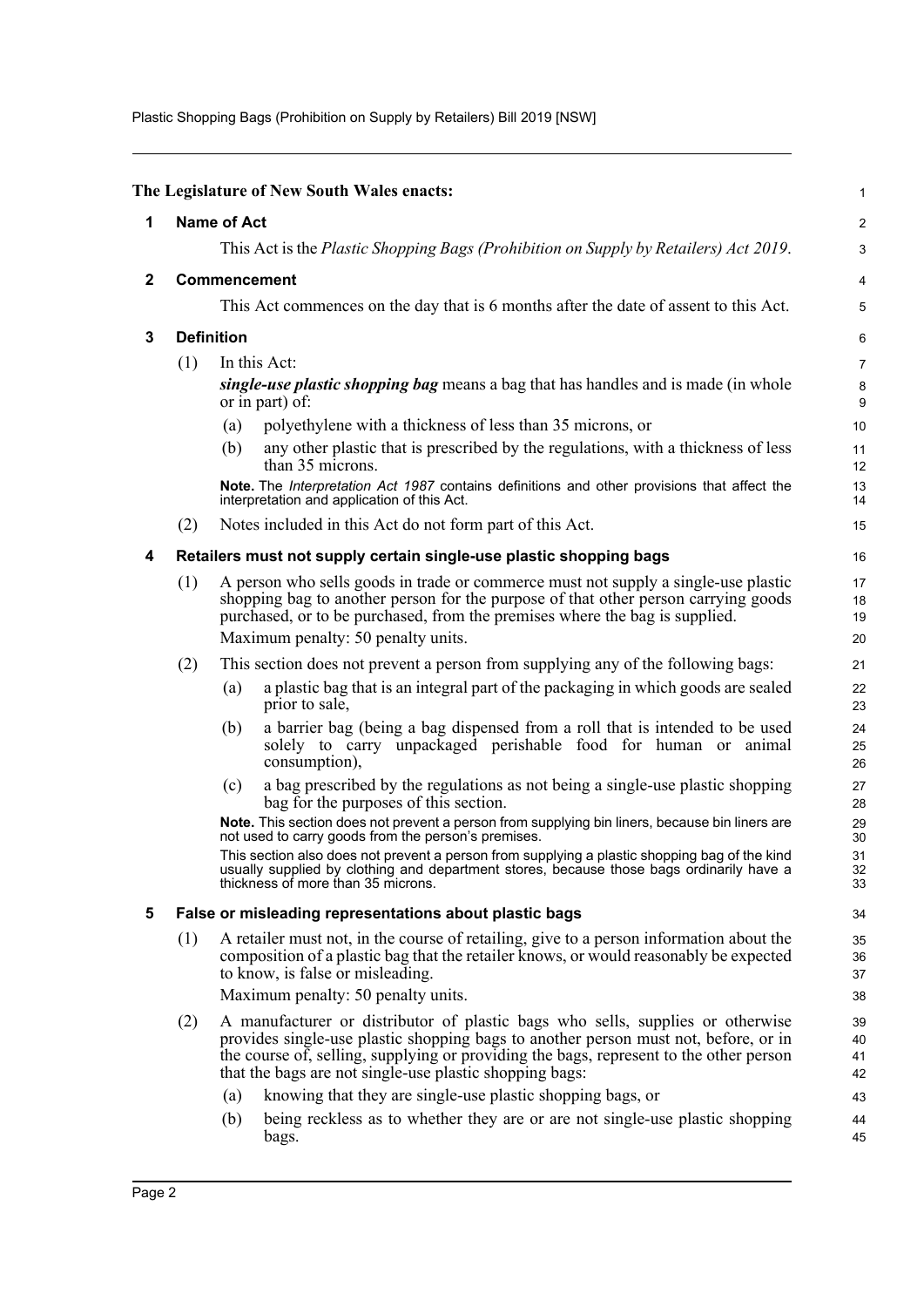Maximum penalty: 50 penalty units.

#### <span id="page-5-0"></span>**6 Regulations**

The Governor may make regulations, not inconsistent with this Act, for or with respect to any matter that by this Act is required or permitted to be prescribed or that is necessary or convenient to be prescribed for carrying out or giving effect to this Act.

#### <span id="page-5-1"></span>**7 Review of Act**

- (1) The Minister is to review this Act to determine whether the policy objectives of the Act remain valid and whether the terms of the Act remain appropriate for securing those objectives.
- (2) The review is to be undertaken as soon as possible after the period of 2 years from the commencement of this Act.
- (3) A report on the outcome of the review is to be tabled in each House of Parliament within 12 months after the end of the period of 2 years.